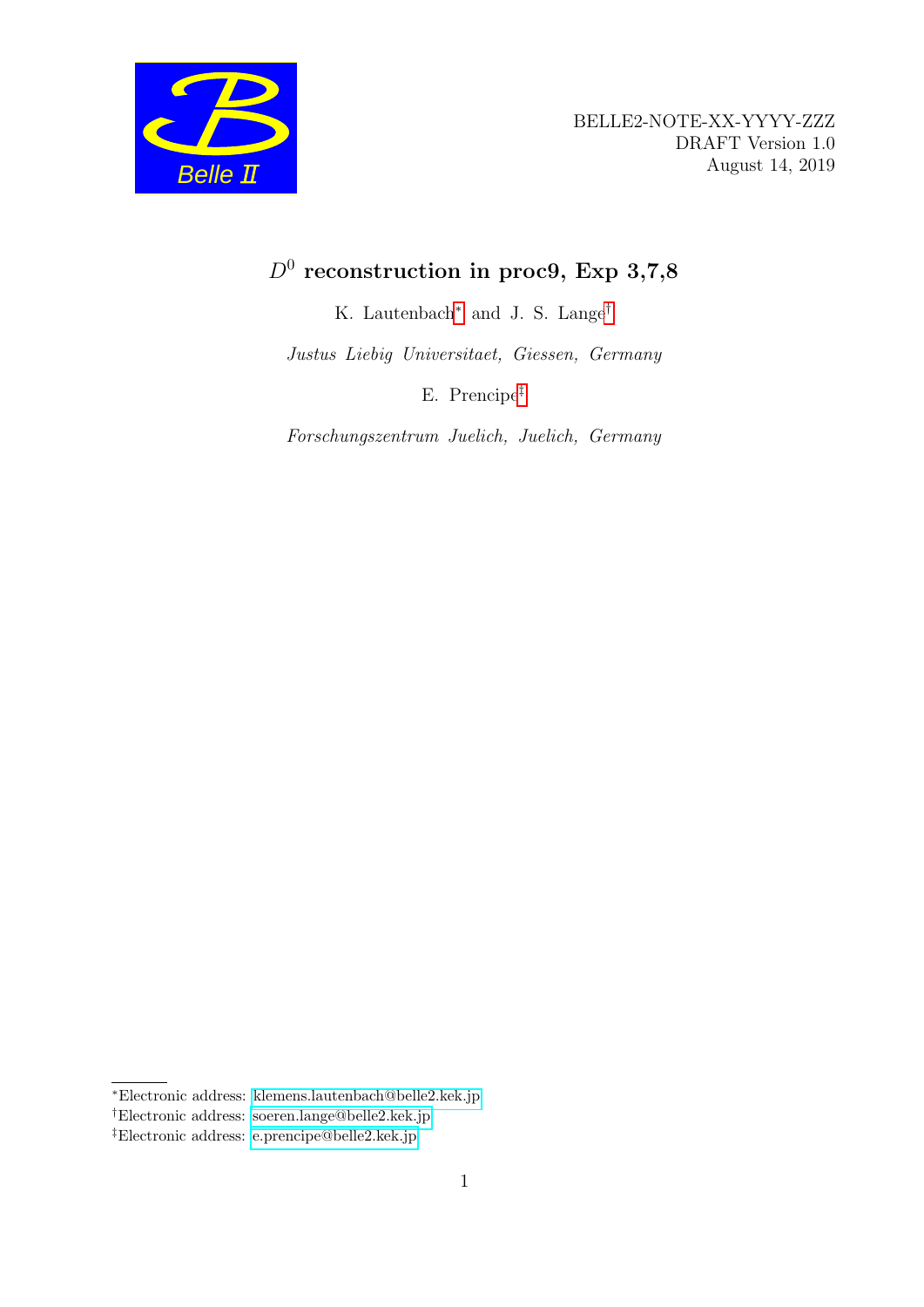The following plots show  $D^0$  reconstructed in 5 channels:

- $\bullet$   $K^{\pm}\pi^{\mp}$ ,
- $K^{\pm}\pi^{\mp}\pi^0$ ,
- $K^{\pm}\pi^{\mp}\pi^{\pm}\pi^{\mp}$ ,
- $K_S^0 \pi^{\pm} \pi^{\mp}$ ,
- $K^{\pm}K^{\mp}$ .

For selection, we require the kaon and pion ID to be greater than 0.7 and the impact parameters of the tracks to match  $|d0| < 0.5$  cm and  $|dz| < 3$  cm. The  $\pi^0$  is reconstrcuted in the mass range between  $0.11 < M < 0.16$  GeV/c<sup>2</sup> and a decay angle, with respect to the  $\pi^0$ momenta, of the first  $\gamma$  daughter in CMS frame of  $|\psi_0|$  < 0.8. In addition, we select photons with an energy greater than 0.12 GeV, more than 1.5 cluster hits in the ECL and a  $9/21$ cluster fraction of  $\langle 0.9, K_S^0 \rangle$  are selected with the good BelleKs hort variable, featuring a displaced vertex, flight time and requirements on impact parameter. So far, only on-resonant data of experiment 3, 7 and 8 was used.

The following figures show a fit to the data in the top plot and data only on the bottom plot. For most of the channels MC and data are in good agreement, with respect to the shape, as well as the comparison between signal yield determined by fitting (for data) and signal yield determined by MC truth information (for MC). The signal yield for data is calculated as the integral of the signal pdf (red curve).

To fit the  $K^{\pm}\pi^{\mp}$ ,  $K^{\pm}\pi^{\mp}\pi^0$  and  $K^{\pm}\pi^{\mp}\pi^{\pm}\pi^{\mp}$  channel, two Gaussians plus a second order polynomial were used. For fitting the  $K_S^0 \pi^{\pm} \pi^{\mp}$  and the  $K^{\pm} K^{\mp}$  channel, a single Gaussian plus a second order polynomial was used. The values for  $\sigma$  and  $\mu$ , in case of the double Gaussian fit, are calculated as  $\sigma = \sqrt{n_{g1} \cdot \sigma_{g1}^2 + (1 - n_{g1}) \cdot \sigma_{g2}^2}$  (or  $\mu$ ), where  $n_{g1}$  is the fraction of events under the first gaussian with the total function being normalized to one.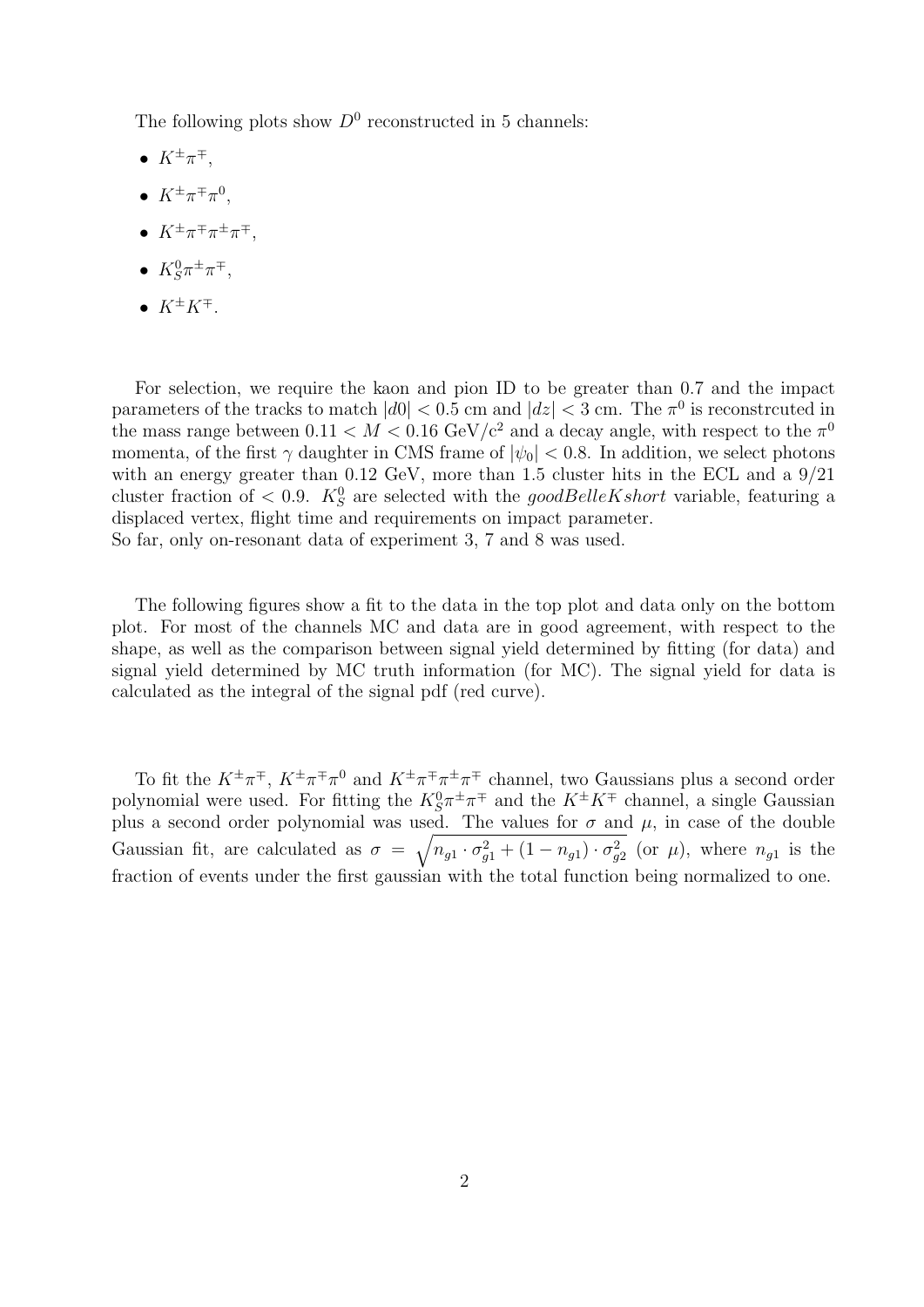

FIG. 1:  $D^0$  reconstructed in  $K^{\pm}\pi^{\mp}$ .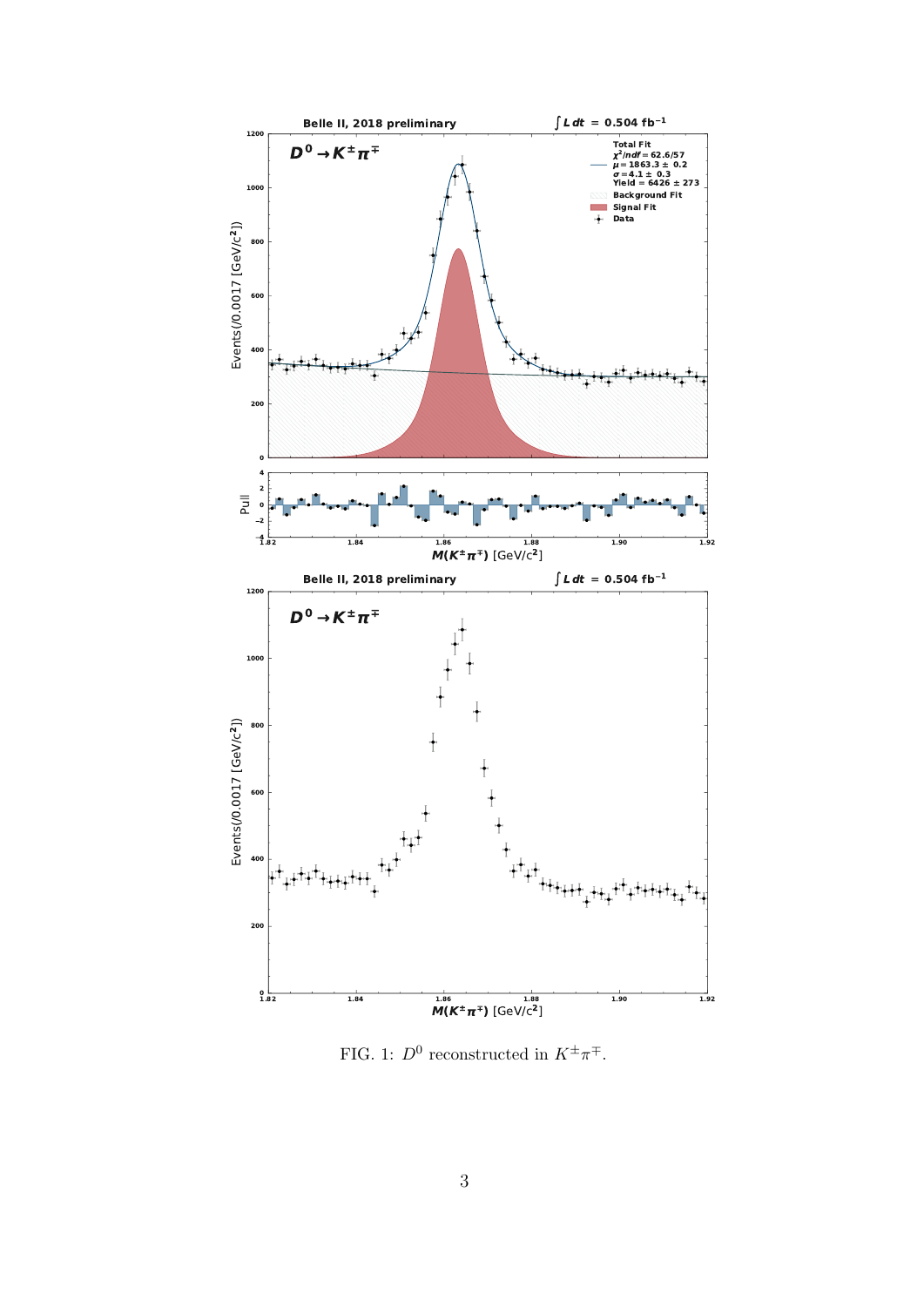

FIG. 2:  $D^0$  reconstructed in  $K^{\pm}\pi^{\mp}\pi^0$ .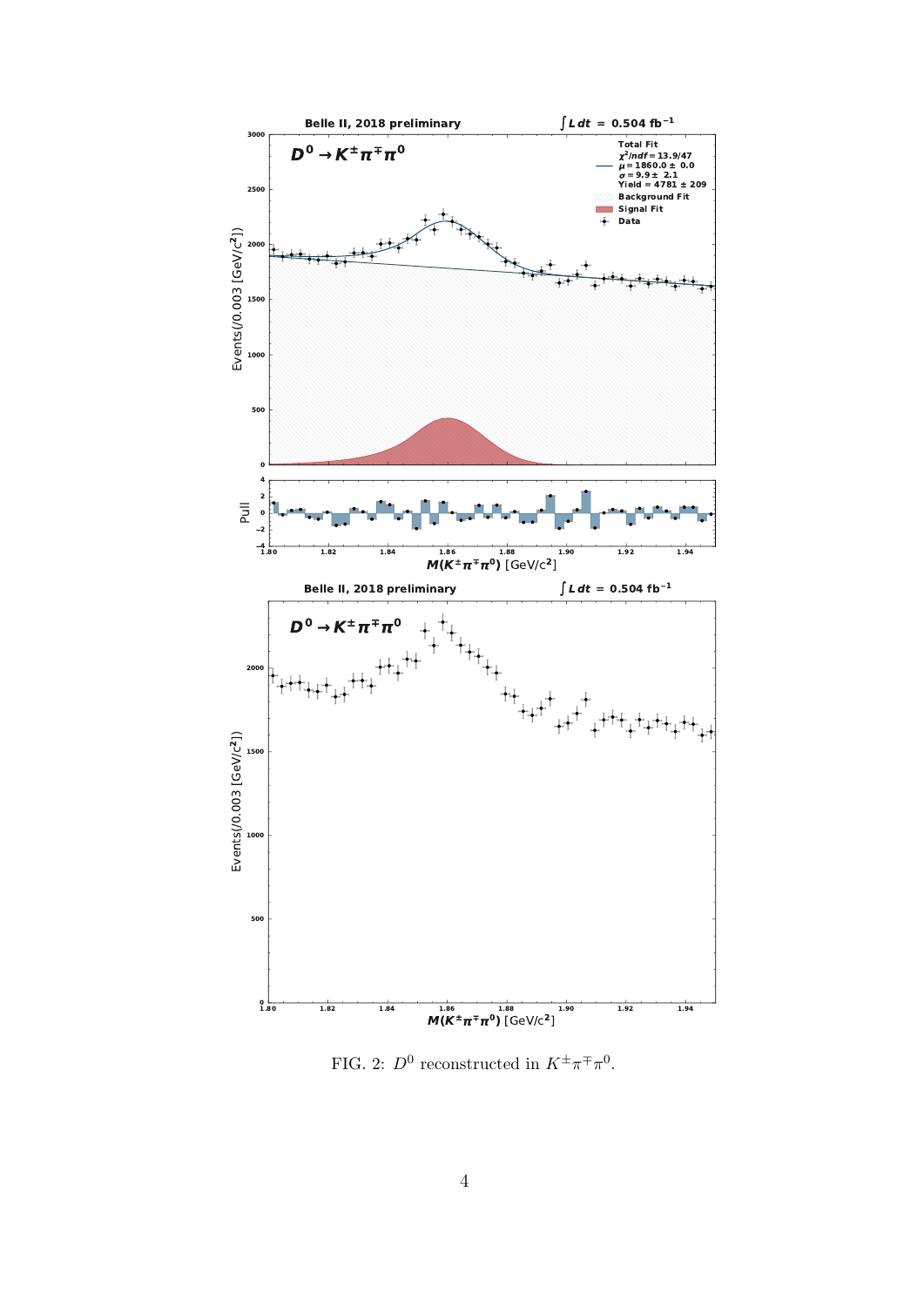

FIG. 3:  $D^0$  reconstructed in  $K^{\pm}\pi^{\mp}\pi^{\pm}\pi^{\mp}$ .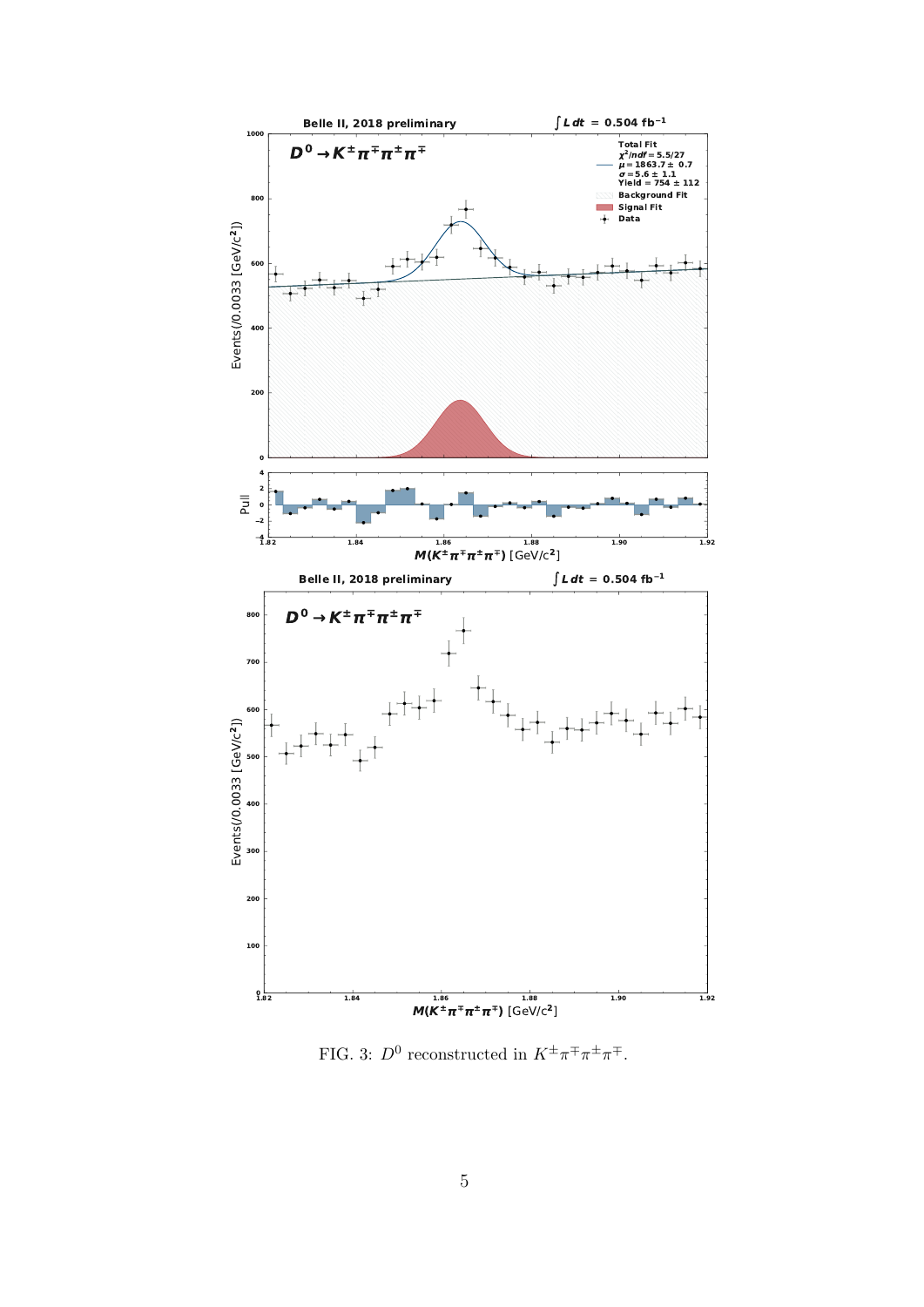

FIG. 4:  $D^0$  reconstructed in  $K_S^0 \pi^{\pm} \pi^{\mp}$ .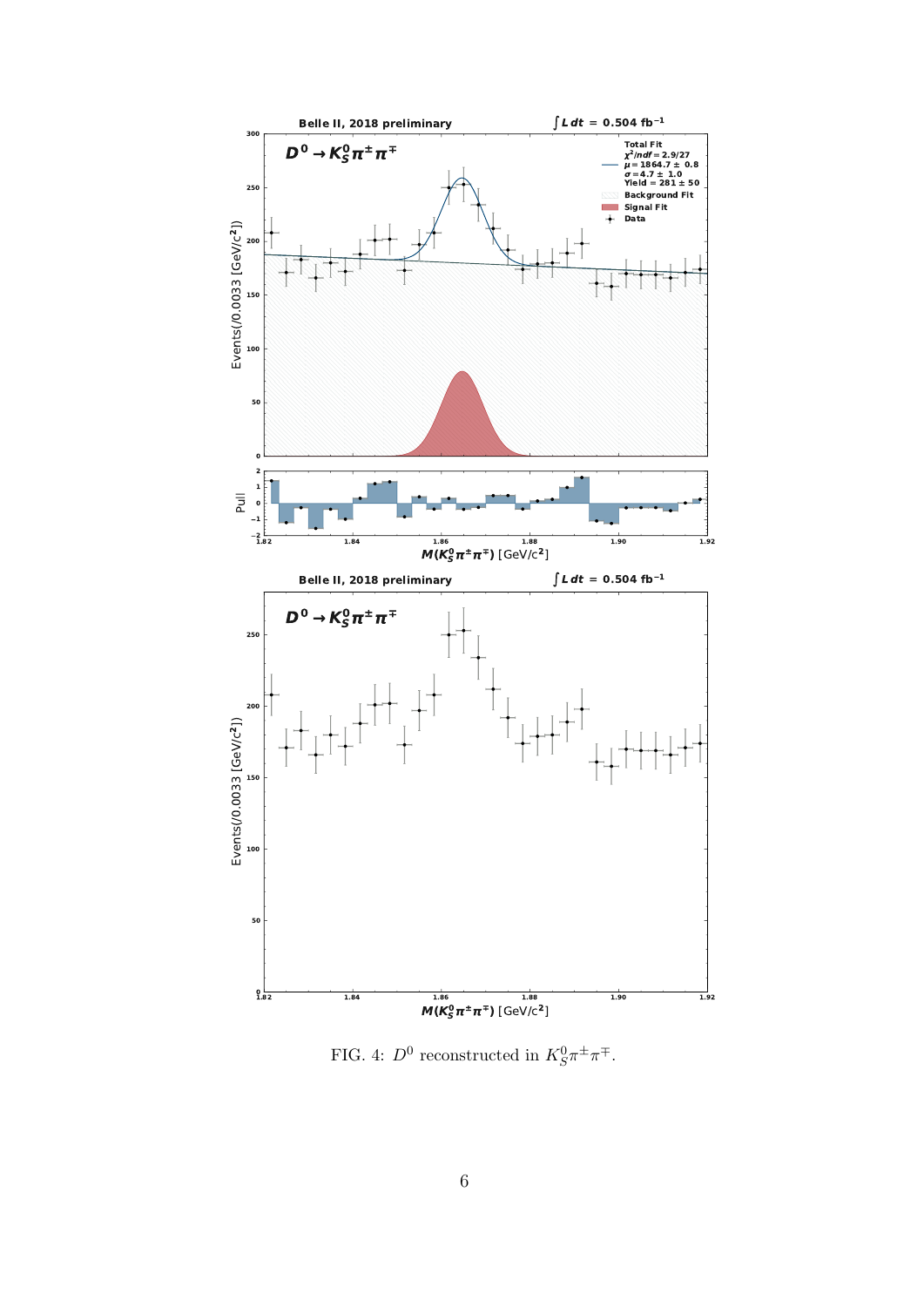

FIG. 5:  $D^0$  reconstructed in  $K^{\pm}K^{\mp}$ .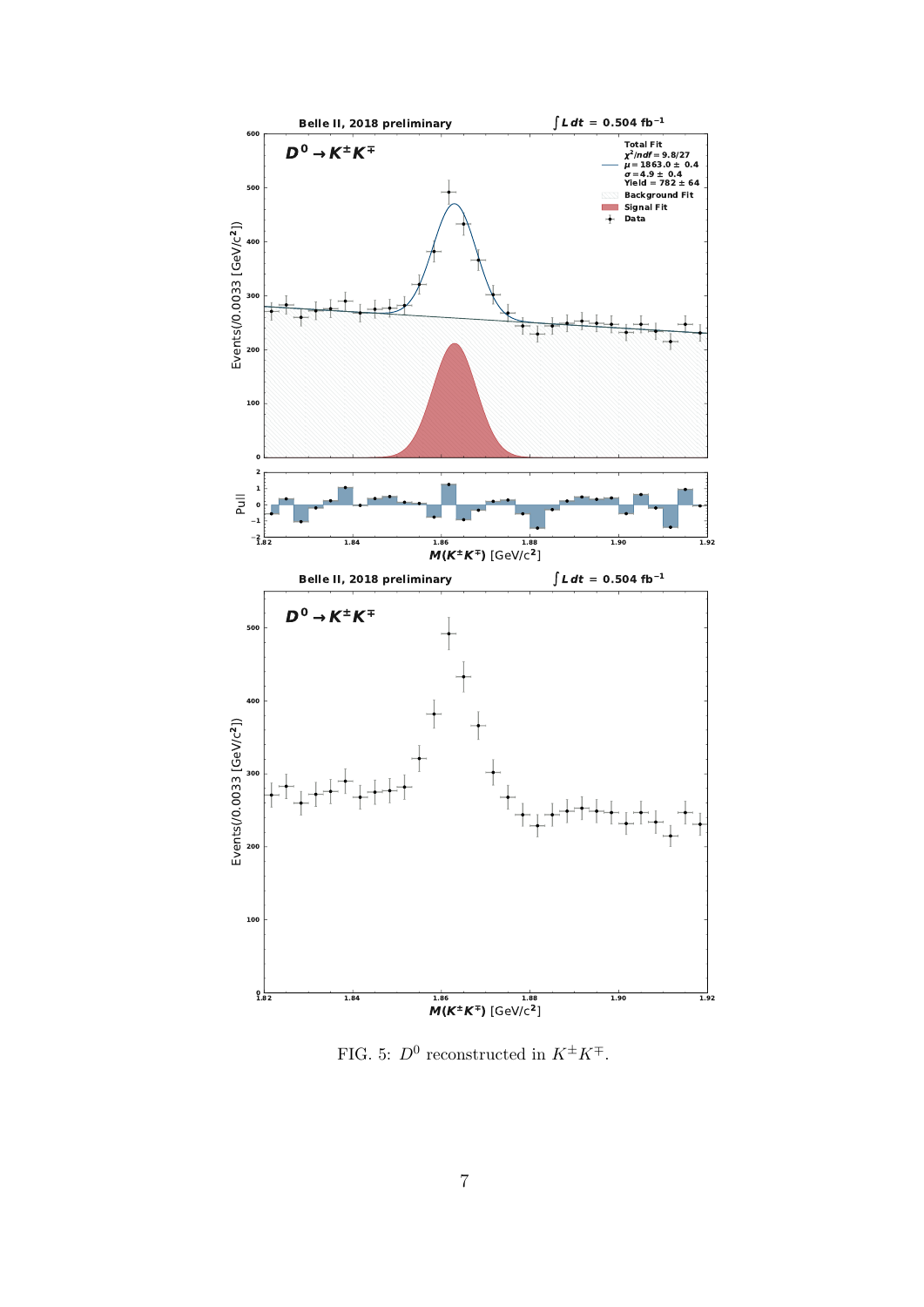

FIG. 6:  $D^0$  reconstructed in  $K^{\pm}\pi^{\mp}$ .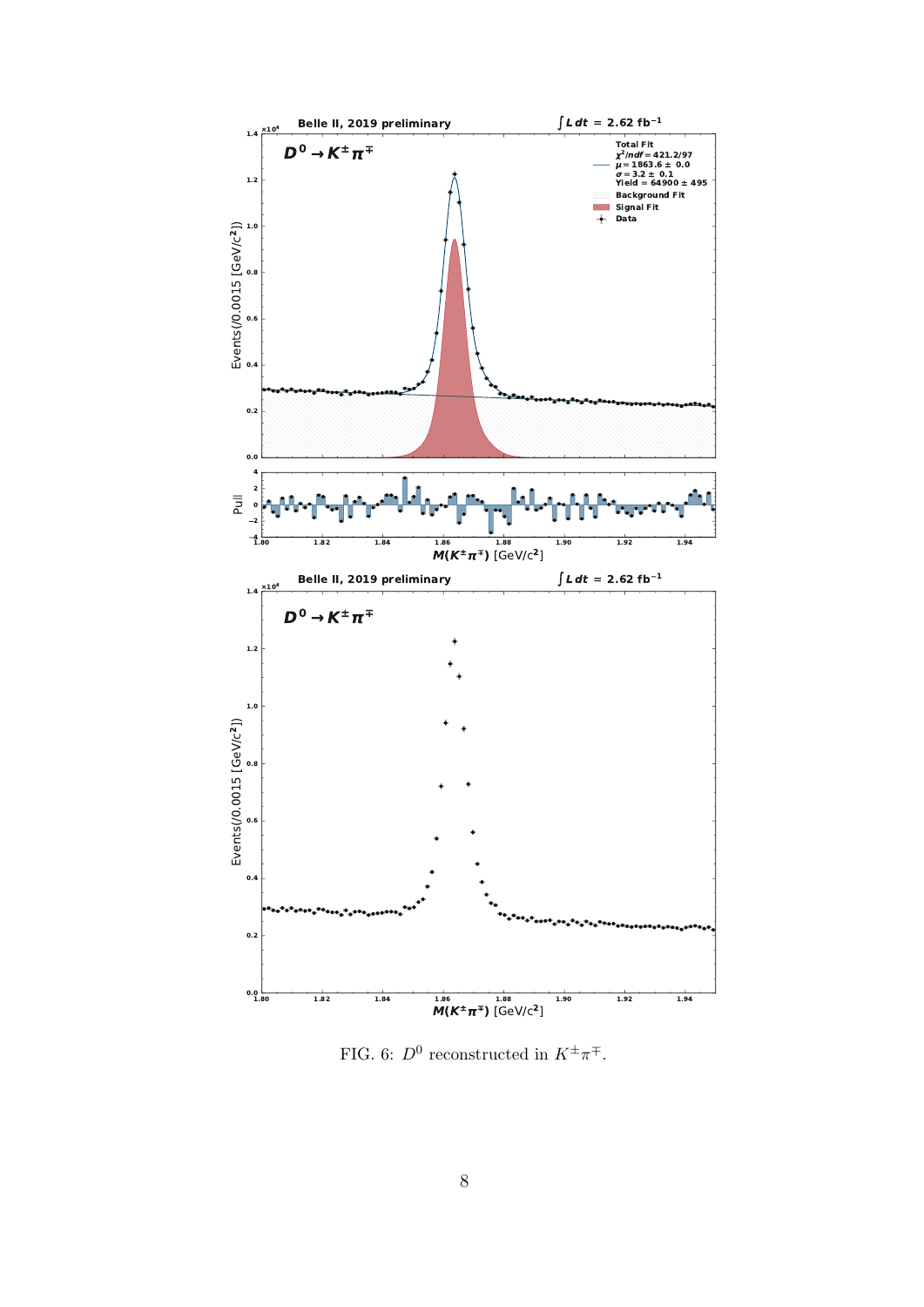

FIG. 7:  $D^0$  reconstructed in  $K^{\pm}\pi^{\mp}\pi^0$ .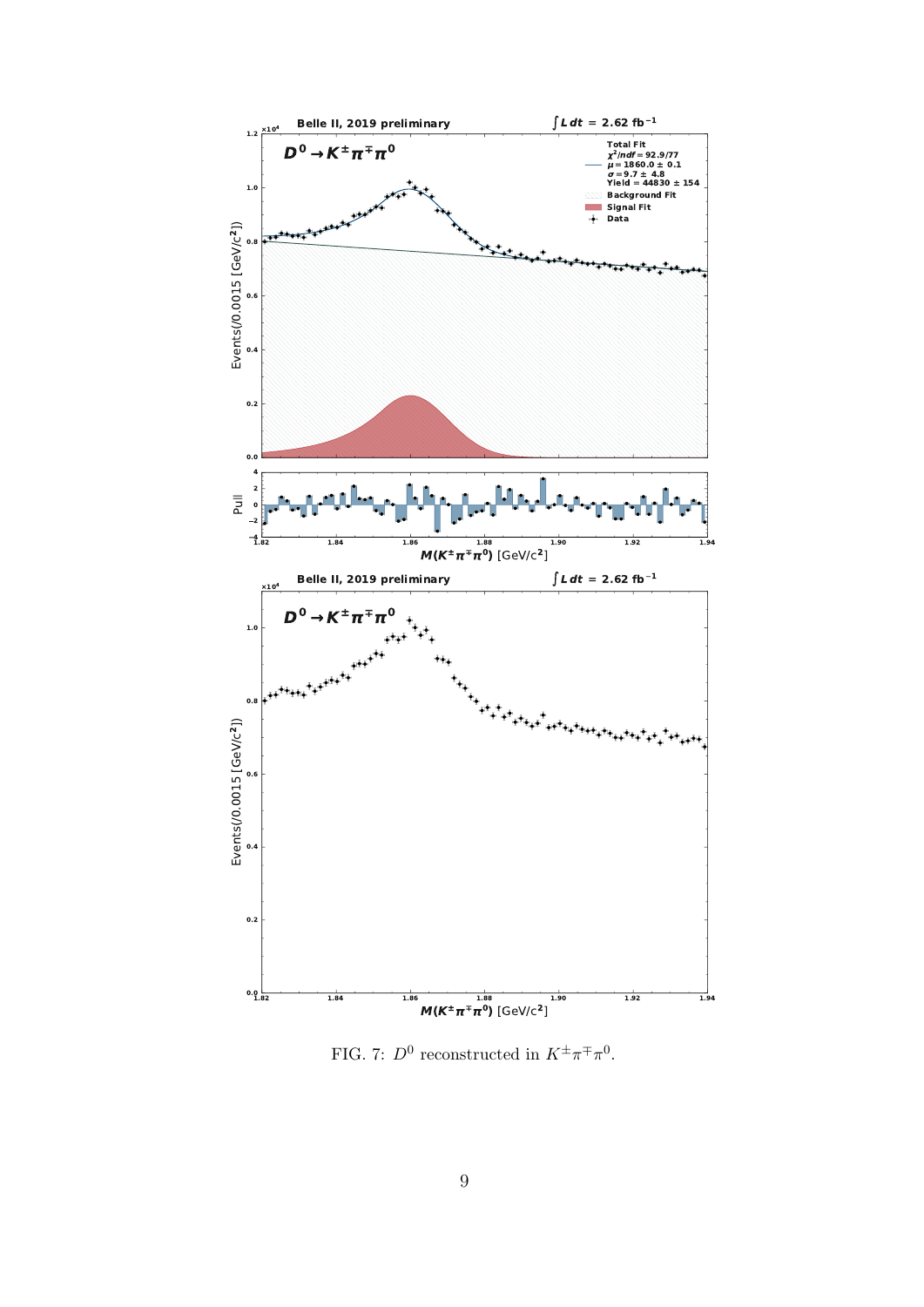

FIG. 8:  $D^0$  reconstructed in  $K^{\pm}\pi^{\mp}\pi^{\pm}\pi^{\mp}$  channel.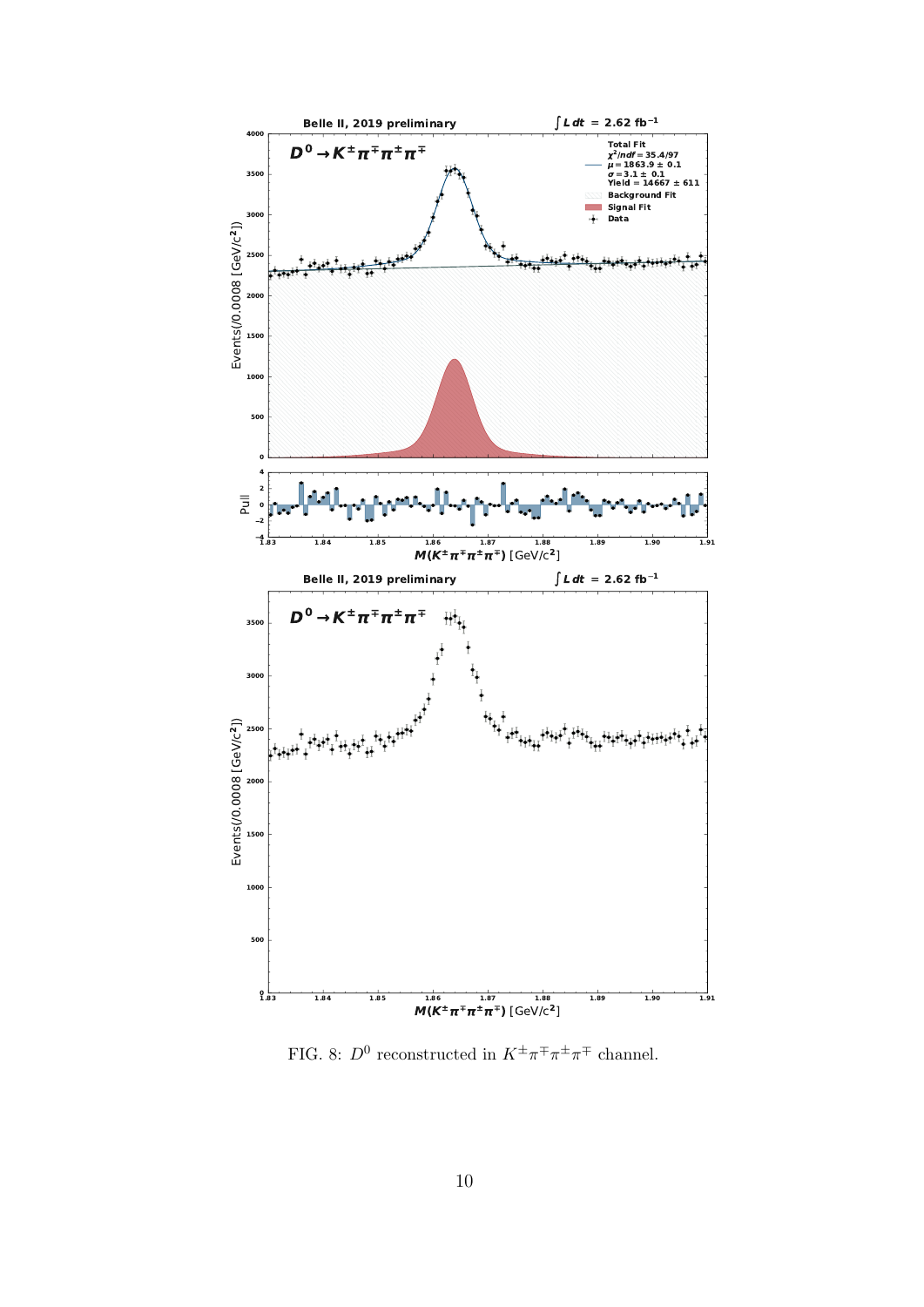

FIG. 9:  $D^0$  reconstructed in  $K_S^0 \pi^{\pm} \pi^{\mp}$ .